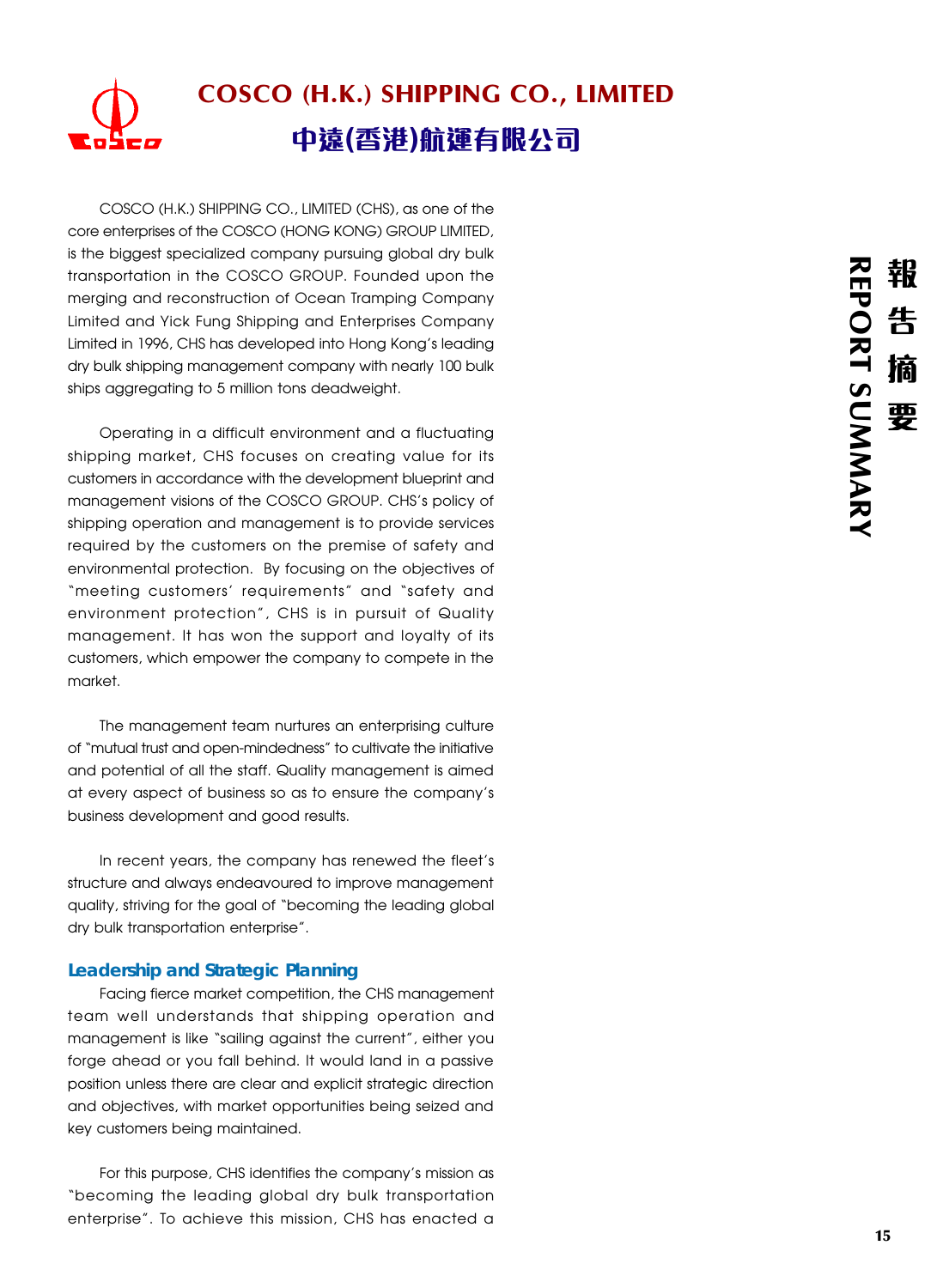development plan and operational strategic plan both of fiveyear and of yearly term through SWOT analysis on the basis of market investigation and analysis of customers' requirements.

In respect of hardware, it includes the scale of the fleet, replacement and restructure, increase of computer and satellite communication facilities etc. In respect of software, the strategic plan includes improving the quality of the staff, expanding the market and soliciting customers, analysis of information technology and business process management and so forth.

Along with the special characteristics of the shipping industry, CHS pays much attention to the safety and environmental protection of marine transportation. It passed the certification of "dual standards" in 1996, starting the quality and safety system of ISO 9002/ISM CODE. The policy of quality, safety and environmental protection has been put into effect on every vessel, every post and every crew member through implementation of effective systems and procedures, which are as follows:

- **•** Multi-channel communications and guidance ensure that all the staff understand and follow the company's objective with one heart and one mind;
- **•** KPIs are in place for tracking the progress of achieving the company's five-year plan and yearly plan;
- **•** By restructuring the organization and re-engineering its processes, customer service has been improved and new business opportunities have been identified;
- **•** Through the application of computer and information technology, an information analysis system has been effectively set up to monitor and evaluate the progress at regular intervals with a feedback mechanism for improvement;
- **•** The company promotes the humanistic view of management culture, through mutual trust openmindedness among the staff and it has introduced an internal stimulus mechanism, which develops staff potential, encourages and arranges staff training and continuously enhances staff quality;
- **•** The company improves and perfects the monitoring system to ensure the promise of quality, safety and environmental protection to the public; and
- **•** The company actively participates in trade association events and activities to promote the shipping industry of Hong Kong and give back to society.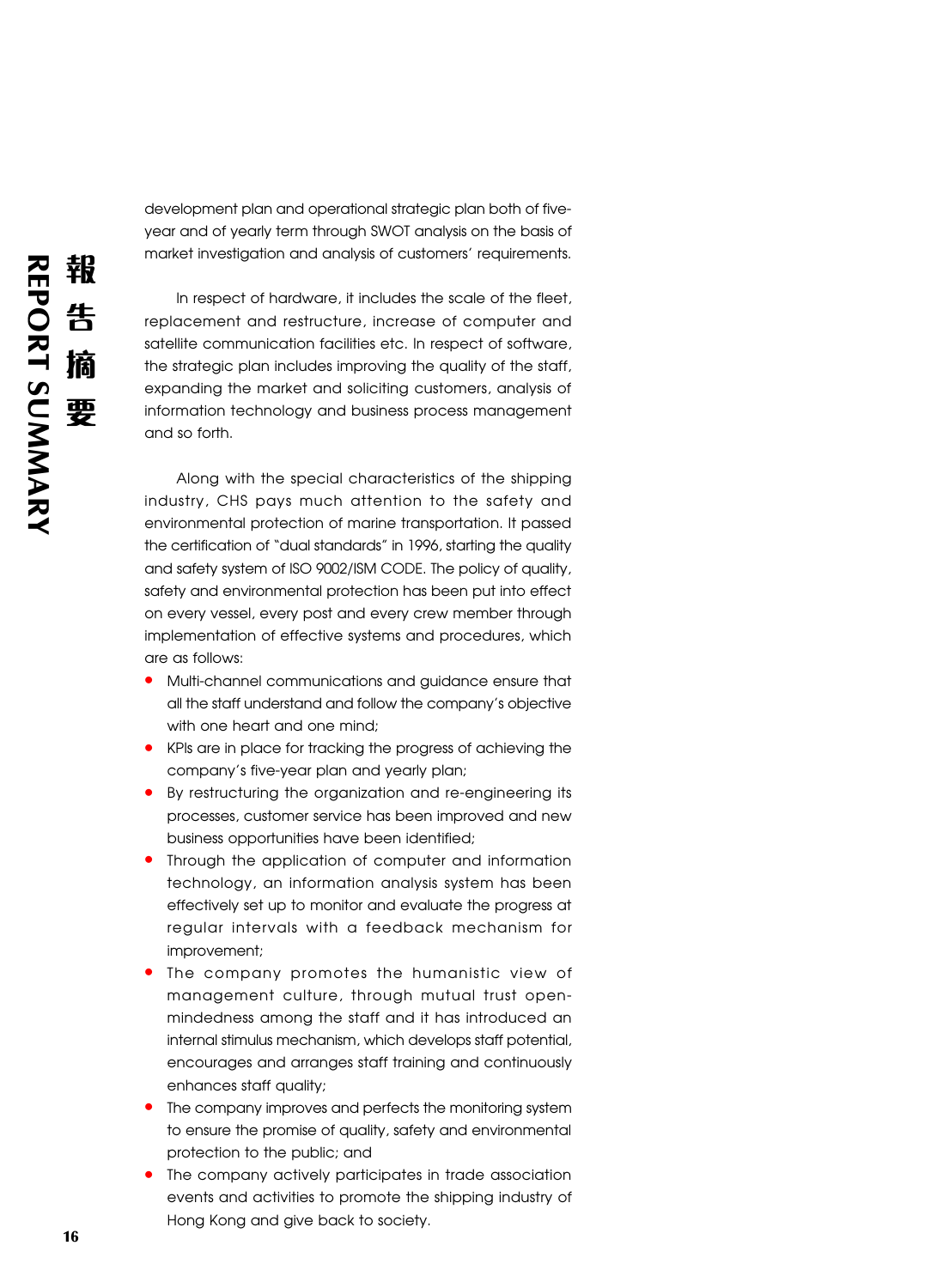### **Customer and Market Focus**

The focus of competition is the market and the subject of the market is the customer. CHS aims to focus on the customers and provide the customers with satisfactory service. Unlike other service industries which generally cater for the public, the characteristic of dry bulk transportation business is that lot size is large with fewer types or kinds of goods, constantly being concentrated on some major customers. As regards market exploitation and customer service, CHS pursues the following two respects:

- **•** strengthening the existing relationship with old customers by means of establishing a customer management process; knowing the business development and needs of the customers and the changing market; meeting the new requirements of existing customers, and providing honest and Quality service to obtain existing customers' loyalty.
- **•** cultivating the relationship with new customers by way of striving to meet customers' changing requirements for good business opportunities, which are always created by today's economic integration, the changing trade patterns and reorganization of customers' network

CHS values follow-up facilities and measures for the service so as to meet the needs of the customers and the market, including due replacement and transformation of the fleet, chartering-in business service and customizing specific services for smaller customers. With the above channels as well as surveys through both the company's website and questionnaires, the information regarding customers' satisfaction level can be obtained. In addition, a systematic Complaint Management Process is in place to ensure that feedback, treatment, and improvement turn into action in due course so as to enhance the relationship with customers and expand the market.

### **Information and Analysis**

In accordance with the business development and the global operation of its fleet, CHS has set up information management systems, including functional, operational and marketing. They cover all the business areas in this company. A comprehensive IT system is in place to provide reliable data for the company's management team to analyze and review the market and the overall performance of the company. A special evaluation and analysis mechanism is instituted and a system of "monthly meetings", "economic value analysis" and special topic meetings have been set up, with performance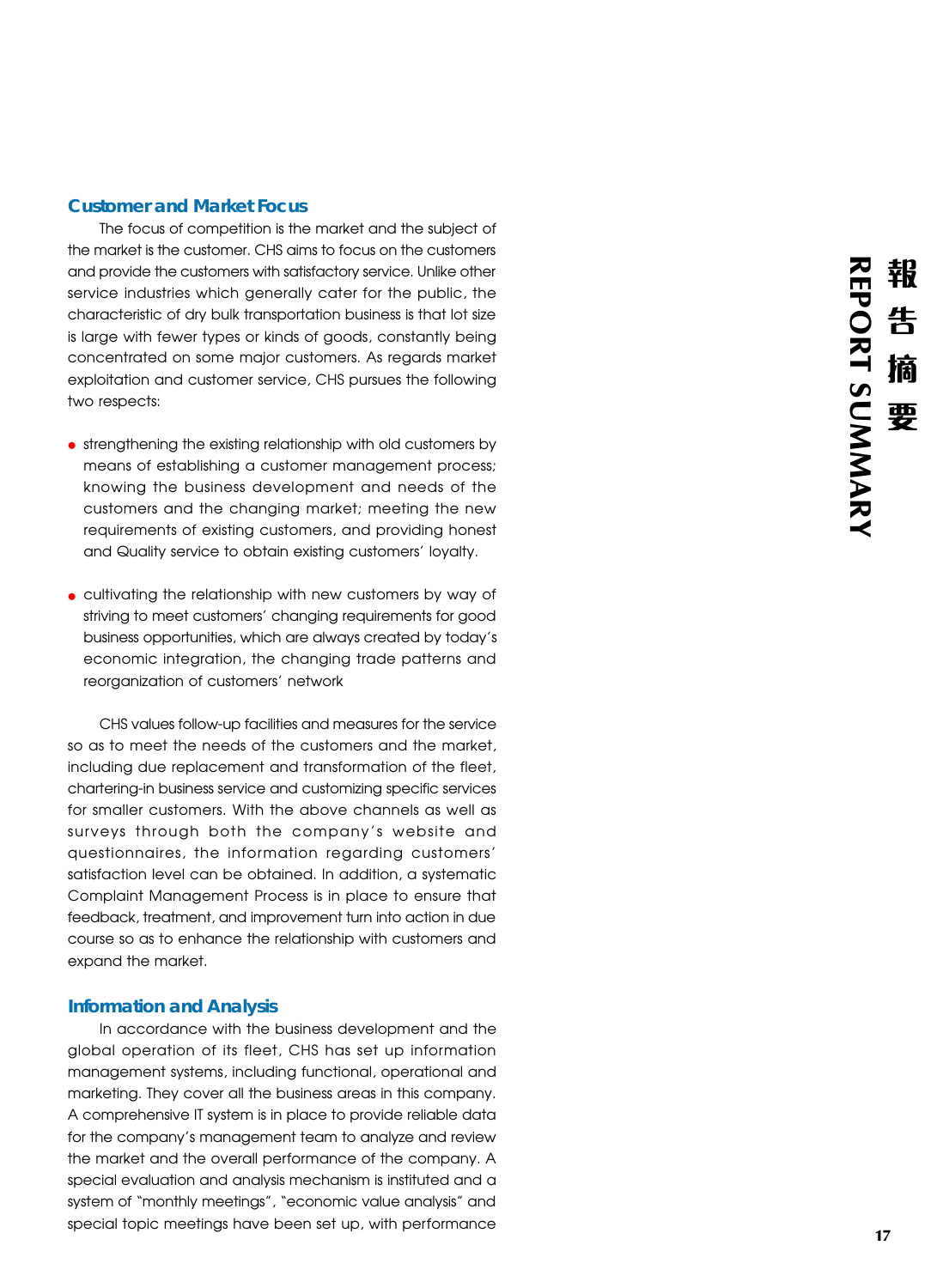reviews and analysis being conducted monthly, quarterly, halfyearly and annually and performance against KPIs being tracked, analyzed and improved. In line with developments in information technology, the company is improving the internal network, OA and ships' remote control management systems, and making use of enterprise resource planning (ERP) system to fully upgrade the company's information management system and ensure effective operational management.

#### **Human Resource Focus**

Market competition is, after all, the competition of talents. The key to the success of enterprises depends on quality and devoted personnel. Manpower needs for a shipping enterprise require not only skilled talent, but also people who are service conscious and are dedicated to the company. CHS insists on making its staff the foundation and encourages its staff to participate in the company's development. In addition, attention is given to establishing the staff incentive scheme such as reasonable job assignment, satisfactory fringe benefit and work environment, a vigorous training scheme as well as performance reviews and rewards, to ensure the good opportunities for keen and hard-working staff. Furthermore, a system is in place to identify training needs and implement appropriate programmes, followed by a training effectiveness evaluation process. Through the above measures, the company seeks to improve staff quality and keep talented staff in order to meet with the needs of the company's development.

#### **Process Management**

CHS designs and manages business processes with a focus on value for customers. A diagrammatic summary of the basic processes is shown below: